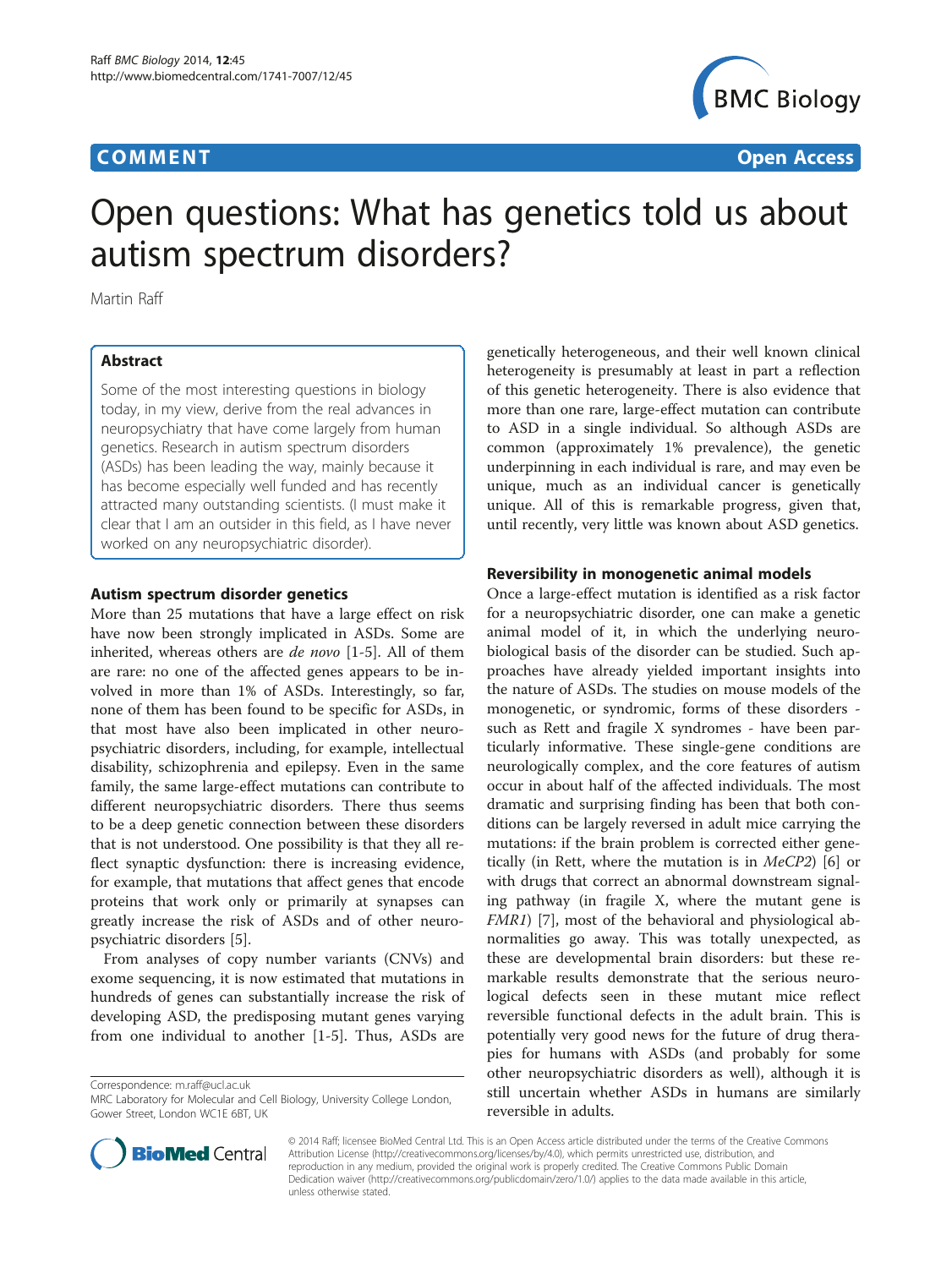<span id="page-1-0"></span>If neuropsychiatric disorders are primarily the result of synaptic dysfunction, however, reversibility should not be so surprising: synaptic plasticity is, after all, presumably the basis for all of normal brain function that depends on memory, and it persists well into adulthood, which is why even as we age we can still learn and remember - at least some things. Moreover, some human neuropsychiatric disorders spontaneously show dramatic, if temporary, reversibility. Bipolar disorder is the clearest example: in this condition, individuals can switch from extreme mania to deep depression and then to apparent normality, and can do this repeatedly. It is clear that the problem in bipolar disorder is an abnormality in mood control, but we don't know much about the normal mood control system, let alone how it goes wrong in bipolar disorder. The identification of largeeffect mutations that greatly increase the risk of this disorder, however, could lead to useful animal models, which might then shed light on both the underlying brain abnormality in bipolar individuals and the normal mood control system.

#### If there is a synaptic problem in ASDs, what is it?

If synaptic dysfunction is at the heart of ASDs, what exactly is the synaptic problem? Given the clinical and genetic heterogeneity of ASDs, there is unlikely to be one answer. There is evidence that there are defects in the ratio of excitatory to inhibitory synaptic transmission in some mouse ASD models, but it seems that the ratio can be abnormally increased or decreased, and the abnormality can vary from one brain region to another, even in the same mouse model [\[8](#page-2-0)].

Even if a consistent synaptic defect were found, it would be a major challenge to relate it to a particular behavioral phenotype. And how would you know whether the defect is a primary result of the genetic defect or a secondary effect of the brain's attempt to compensate? After all, the nervous system is a specialist in compensatory adjustments.

#### Are abnormal genes the whole story?

Although genetic abnormalities are likely to play an important part in most ASDs, they are unlikely to be the only contributor. If one identical twin develops an ASD, there is a 70 to 90% chance that the other will too - but it's not 100%. Why not? The answer isn't known, but the acquisition of somatic mutations in the developing brain could, in principle, be part of the answer.

Could environmental influences play a part? Although there is no compelling evidence that adverse postnatal environmental factors contribute to the risk of ASDs, there is strong evidence that stressful conditions in utero can do so: maternal infection early in pregnancy, for example, can greatly increase the risk of ASDs (and schizophrenia) [[9\]](#page-2-0). It remains a mystery how such stresses in utero interact with predisposition genes in the fetus.

#### Why the ASD 'core'?

ASD individuals have two defining characteristics: impaired social communication and interactions; and restricted and obsessive interests and behaviors. Together, these constitute the autistic 'core'. In addition, most individuals on the autistic spectrum have a number of other neurological and psychiatric problems, which can include intellectual disability, language impairment, sensory and motor abnormalities, and so on.

A central mystery in ASDs is why mutations in so many genes result in the core features of ASD. It is not obvious why these features should occur together. What connects them? There are various possible explanations. One possibility is that the primary problem is the strong drive for sameness and predictability (which is an important part of the restricted interests and obsessive behaviors phenotype), and this leads to a secondary social withdrawal; after all, people are the least predictable objects in a developing child's environment. Another possibility is that the primary problem is an electrically 'noisy' brain, which leads to a secondary social withdrawal and restricted interests - to keep the noise level to a minimum.

Although many mysteries remain, considering the little that was known up to a decade or so ago, there has been staggering recent progress, which is bringing the neurobiology of ASDs and neuropsychiatric disorders out of the darkness into the light. Much of what has been learned so far is encouraging, and, as more high-risk genes are discovered, progress can only accelerate.

Published: 5 June 2014

#### References

- 1. Pinto D, Delaby E, Merico D, Barbosa M, Merikangas A, Klei L, Thiruvahindrapuram B, Xu X, Ziman R, Wang Z, Vorstman JA, Thompson A, Regan R, Pilorge M, Pellecchia G, Pagnamenta AT, Oliveira B, Marshall CR, Magalhaes TR, Lowe JK, Howe JL, Griswold AJ, Gilbert J, Duketis E, Dombroski BA, De Jonge MV, Cuccaro M, Crawford EL, Correia CT, Conroy J et al (2014) Convergence of genes and cellular pathways dysregulated in autism spectrum disorders. Am J Hum Gene 94:677–694
- 2. Ronemus M, Iossifov I, Levy D, Wigler M (2014) The role of de novo mutations in the genetics of autism spectrum disorders. Nat Rev Genet 15:133–141
- 3. Krumm N, O'Roak BJ, Shendure J, Eichler EE (2014) A de novo convergence of autism genetics and molecular neuroscience. Trends Neurosci 37:95–105
- 4. Yu TW, Chahrour MH, Coulter ME, Jiralerspong S, Okamura-Ikeda K, Ataman B, Schmitz-Abe K, Harmin DA, Adli M, Malik AN, D'Gama AM, Lim ET, Sanders SJ, Mochida GH, Partlow JN, Sunu CM, Felie JM, Rodriguez J, Nasir RH, Ware J, Joseph RM, Hill RS, Kwan BY, Al-Saffar M, Mukaddes NM, Hashmi A, Balkhy S, Gascon GG, Hisama FM, LeClair E et al (2013) Using whole-exome sequencing to identify inherited causes of autism. Neuron 77:259–273
- 5. Guillaume H, Ey E, Bourgeron T (2013) The genetic landscapes of autism spectrum disorders. Annu Rev Genomics Hum Genet 14:191–213
- 6. Guy J, Gan J, Selfridge J, Cobb S, Bird A (2007) Reversal of neurological defects in a mouse model of Rett syndrome. Science 315:1143–1147